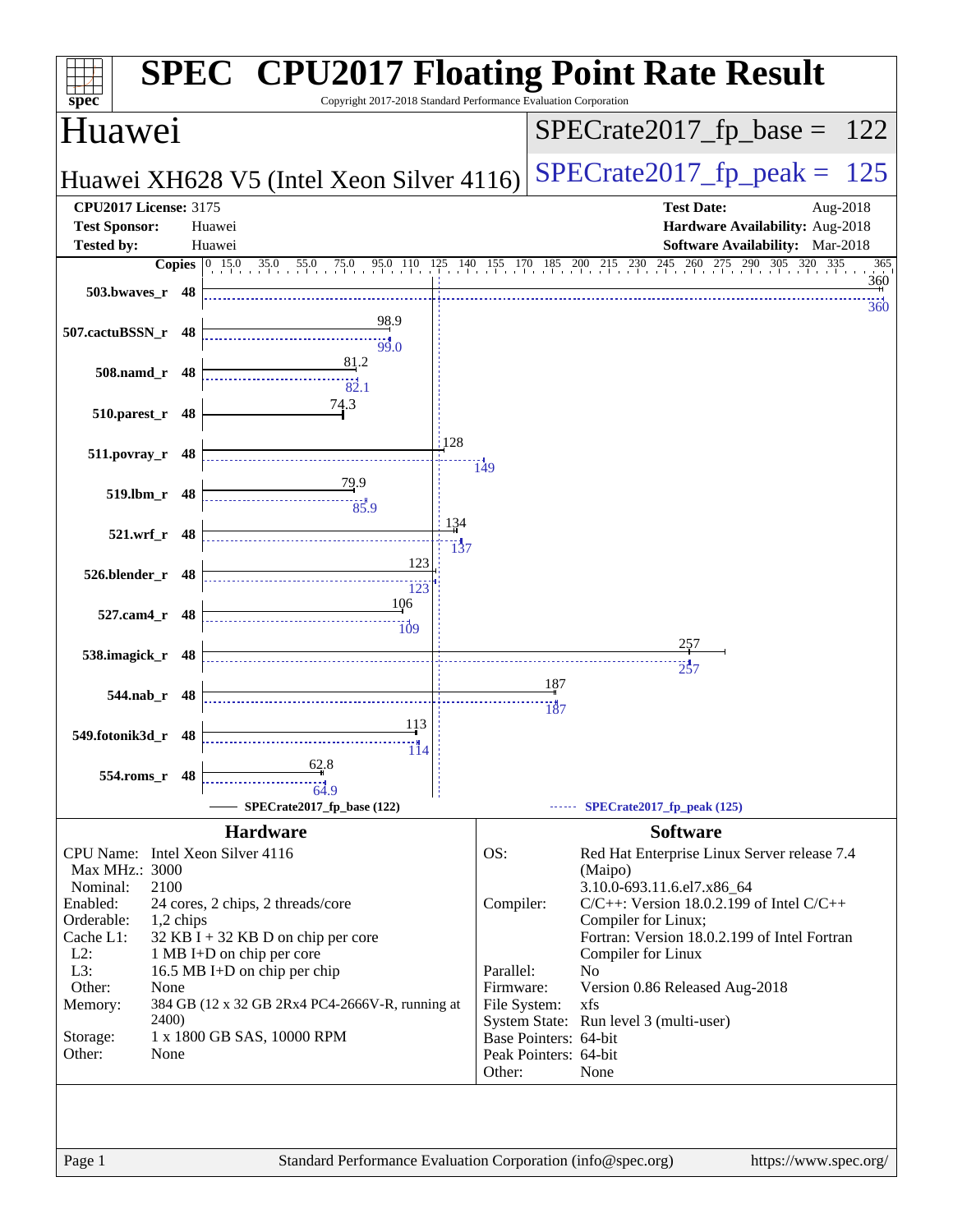| <b>SPEC CPU2017 Floating Point Rate Result</b><br>$Spec^*$<br>Copyright 2017-2018 Standard Performance Evaluation Corporation |                                                  |                |       |                |              |                |       |               |                |              |                |              |                               |              |
|-------------------------------------------------------------------------------------------------------------------------------|--------------------------------------------------|----------------|-------|----------------|--------------|----------------|-------|---------------|----------------|--------------|----------------|--------------|-------------------------------|--------------|
| Huawei                                                                                                                        |                                                  |                |       |                |              |                |       |               |                |              |                |              | $SPECrate2017_fp\_base = 122$ |              |
| $SPECTate2017$ _fp_peak = 125<br>Huawei XH628 V5 (Intel Xeon Silver 4116)                                                     |                                                  |                |       |                |              |                |       |               |                |              |                |              |                               |              |
| <b>CPU2017 License: 3175</b><br><b>Test Date:</b><br>Aug-2018                                                                 |                                                  |                |       |                |              |                |       |               |                |              |                |              |                               |              |
| Hardware Availability: Aug-2018<br><b>Test Sponsor:</b><br>Huawei                                                             |                                                  |                |       |                |              |                |       |               |                |              |                |              |                               |              |
| <b>Tested by:</b>                                                                                                             | <b>Software Availability:</b> Mar-2018<br>Huawei |                |       |                |              |                |       |               |                |              |                |              |                               |              |
| <b>Results Table</b>                                                                                                          |                                                  |                |       |                |              |                |       |               |                |              |                |              |                               |              |
|                                                                                                                               |                                                  |                |       | <b>Base</b>    |              |                |       |               |                |              | <b>Peak</b>    |              |                               |              |
| <b>Benchmark</b>                                                                                                              | <b>Copies</b>                                    | <b>Seconds</b> | Ratio | <b>Seconds</b> | <b>Ratio</b> | <b>Seconds</b> | Ratio | <b>Copies</b> | <b>Seconds</b> | <b>Ratio</b> | <b>Seconds</b> | <b>Ratio</b> | <b>Seconds</b>                | <b>Ratio</b> |
| 503.bwaves_r                                                                                                                  | 48                                               | 1345           | 358   | 1339           | 360          | 1339           | 360   | 48            | 1336           | 360          | 1337           | 360          | 1337                          | 360          |
| 507.cactuBSSN_r                                                                                                               | 48                                               | 614            | 98.9  | 614            | 98.9         | 615            | 98.8  | 48            | 616            | 98.7         | 614            | 99.0         | 613                           | 99.1         |
| $508$ .namd $r$                                                                                                               | 48                                               | 562            | 81.2  | 562            | 81.1         | 562            | 81.2  | 48            | 556            | 82.1         | 556            | 82.1         | 556                           | 82.1         |
| 510.parest_r                                                                                                                  | 48                                               | 1702           | 73.8  | 1691           | 74.3         | 1687           | 74.4  | 48            | 1702           | 73.8         | 1691           | 74.3         | 1687                          | 74.4         |
| 511.povray_r                                                                                                                  | 48                                               | 878            | 128   | 880            | 127          | 878            | 128   | 48            | 752            | 149          | 756            | 148          | 752                           | 149          |
| 519.lbm r                                                                                                                     | 48                                               | 633            | 79.9  | 636            | 79.6         | 632            | 80.1  | 48            | 589            | 85.9         | 591            | 85.7         | 583                           | 86.8         |
| 521.wrf r                                                                                                                     | 48                                               | 810            | 133   | 799            | 135          | 803            | 134   | 48            | 785            | 137          | 785            | 137          | 788                           | 136          |
| 526.blender r                                                                                                                 | 48                                               | 594            | 123   | 594            | 123          | 593            | 123   | 48            | 594            | 123          | 594            | 123          | 595                           | 123          |
| 527.cam4 r                                                                                                                    | 48                                               | 795            | 106   | 797            | 105          | 792            | 106   | 48            | 769            | 109          | 769            | <b>109</b>   | 769                           | 109          |
| 538.imagick_r                                                                                                                 | 48                                               | 432            | 276   | 464            | 257          | 465            | 257   | 48            | 463            | 258          | 464            | 257          | 464                           | 257          |
| 544.nab_r                                                                                                                     | 48                                               | 434            | 186   | 433            | 187          | 433            | 187   | 48            | 432            | 187          | 433            | 187          | 431                           | 187          |
| 549.fotonik3d_r                                                                                                               | 48                                               | 1656           | 113   | 1650           | 113          | 1663           | 113   | 48            | 1635           | 114          | 1651           | 113          | 1637                          | 114          |
| 554.roms_r                                                                                                                    | 48                                               | 1214           | 62.8  | 1227           | 62.2         | 1200           | 63.5  | 48            | 1176           | 64.9         | 1183           | 64.5         | 1173                          | 65.0         |

**[SPECrate2017\\_fp\\_base =](http://www.spec.org/auto/cpu2017/Docs/result-fields.html#SPECrate2017fpbase) 122**

**[SPECrate2017\\_fp\\_peak =](http://www.spec.org/auto/cpu2017/Docs/result-fields.html#SPECrate2017fppeak) 125**

Results appear in the [order in which they were run.](http://www.spec.org/auto/cpu2017/Docs/result-fields.html#RunOrder) Bold underlined text [indicates a median measurement.](http://www.spec.org/auto/cpu2017/Docs/result-fields.html#Median)

#### **[Submit Notes](http://www.spec.org/auto/cpu2017/Docs/result-fields.html#SubmitNotes)**

 The numactl mechanism was used to bind copies to processors. The config file option 'submit' was used to generate numactl commands to bind each copy to a specific processor. For details, please see the config file.

### **[Operating System Notes](http://www.spec.org/auto/cpu2017/Docs/result-fields.html#OperatingSystemNotes)**

Stack size set to unlimited using "ulimit -s unlimited"

### **[General Notes](http://www.spec.org/auto/cpu2017/Docs/result-fields.html#GeneralNotes)**

Environment variables set by runcpu before the start of the run: LD\_LIBRARY\_PATH = "/spec2017/lib/ia32:/spec2017/lib/intel64:/spec2017/je5.0.1-32:/spec2017/je5.0.1-64" Binaries compiled on a system with 1x Intel Core i7-6700K CPU + 32GB RAM memory using Redhat Enterprise Linux 7.5 Transparent Huge Pages enabled by default Prior to runcpu invocation

Filesystem page cache synced and cleared with:

 sync; echo 3> /proc/sys/vm/drop\_caches runcpu command invoked through numactl i.e.:

numactl --interleave=all runcpu <etc>

 Yes: The test sponsor attests, as of date of publication, that CVE-2017-5754 (Meltdown) is mitigated in the system as tested and documented.

**(Continued on next page)**

| Page 2 | Standard Performance Evaluation Corporation (info@spec.org) | https://www.spec.org/ |
|--------|-------------------------------------------------------------|-----------------------|
|--------|-------------------------------------------------------------|-----------------------|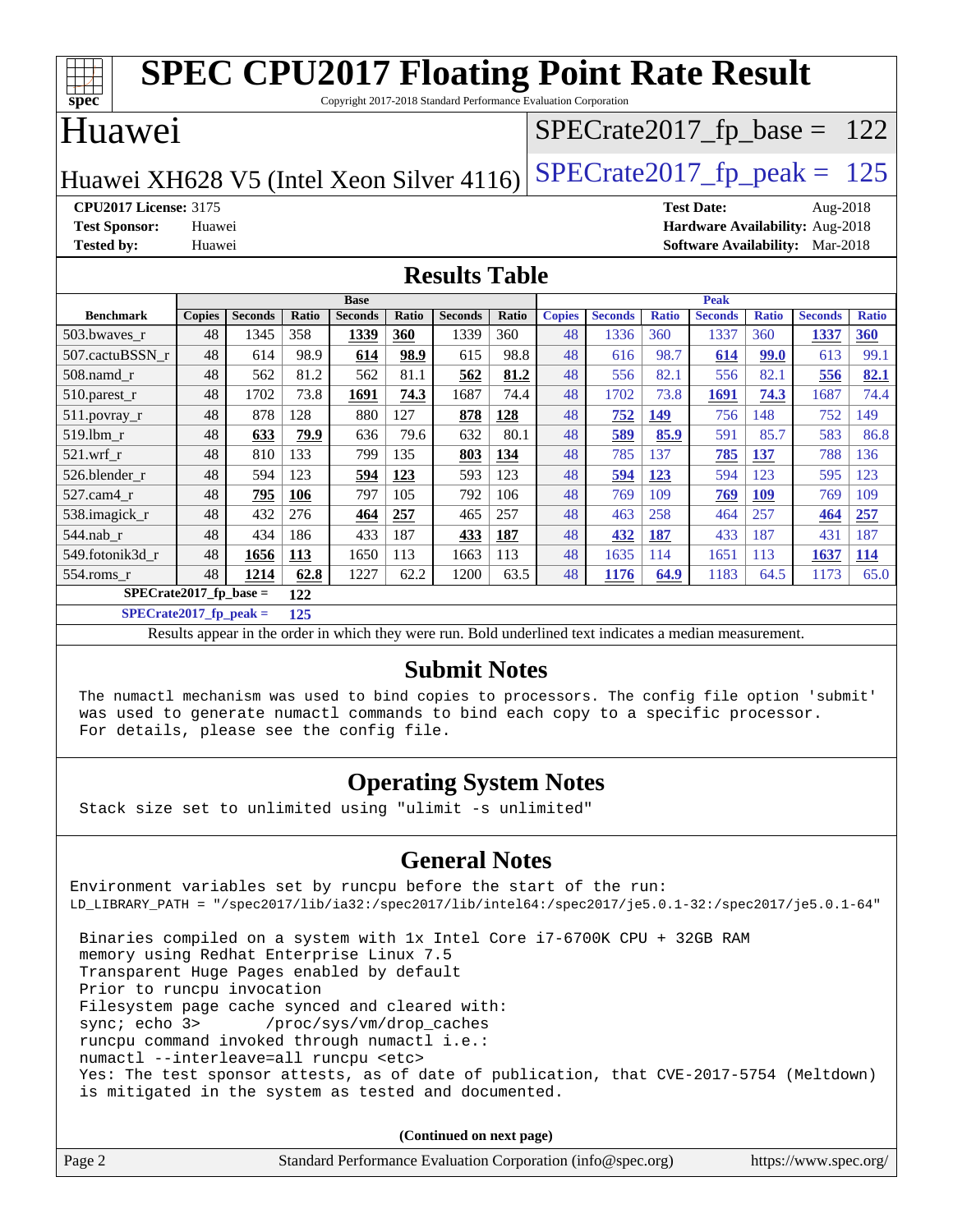

Copyright 2017-2018 Standard Performance Evaluation Corporation

### Huawei

 $SPECTate2017_fp\_base = 122$ 

Huawei XH628 V5 (Intel Xeon Silver 4116) SPECrate  $2017$  fp peak = 125

**[Tested by:](http://www.spec.org/auto/cpu2017/Docs/result-fields.html#Testedby)** Huawei **[Software Availability:](http://www.spec.org/auto/cpu2017/Docs/result-fields.html#SoftwareAvailability)** Mar-2018

**[CPU2017 License:](http://www.spec.org/auto/cpu2017/Docs/result-fields.html#CPU2017License)** 3175 **[Test Date:](http://www.spec.org/auto/cpu2017/Docs/result-fields.html#TestDate)** Aug-2018 **[Test Sponsor:](http://www.spec.org/auto/cpu2017/Docs/result-fields.html#TestSponsor)** Huawei **[Hardware Availability:](http://www.spec.org/auto/cpu2017/Docs/result-fields.html#HardwareAvailability)** Aug-2018

#### **[General Notes \(Continued\)](http://www.spec.org/auto/cpu2017/Docs/result-fields.html#GeneralNotes)**

 Yes: The test sponsor attests, as of date of publication, that CVE-2017-5753 (Spectre variant 1) is mitigated in the system as tested and documented. Yes: The test sponsor attests, as of date of publication, that CVE-2017-5715 (Spectre variant 2) is mitigated in the system as tested and documented.

### **[Platform Notes](http://www.spec.org/auto/cpu2017/Docs/result-fields.html#PlatformNotes)**

Page 3 Standard Performance Evaluation Corporation [\(info@spec.org\)](mailto:info@spec.org) <https://www.spec.org/> BIOS configuration: Power Policy Set to Performance SNC Set to Enabled IMC Interleaving Set to 1-way Interleave XPT Prefetch Set to Enabled Sysinfo program /spec2017/bin/sysinfo Rev: r5797 of 2017-06-14 96c45e4568ad54c135fd618bcc091c0f running on localhost.localdomain Thu Aug 23 10:13:25 2018 SUT (System Under Test) info as seen by some common utilities. For more information on this section, see <https://www.spec.org/cpu2017/Docs/config.html#sysinfo> From /proc/cpuinfo model name : Intel(R) Xeon(R) Silver 4116 CPU @ 2.10GHz 2 "physical id"s (chips) 48 "processors" cores, siblings (Caution: counting these is hw and system dependent. The following excerpts from /proc/cpuinfo might not be reliable. Use with caution.) cpu cores : 12 siblings : 24 physical 0: cores 0 1 2 3 4 5 8 9 10 11 12 13 physical 1: cores 0 1 2 3 4 5 8 9 10 11 12 13 From lscpu: Architecture: x86\_64 CPU op-mode(s): 32-bit, 64-bit Byte Order: Little Endian  $CPU(s):$  48 On-line CPU(s) list: 0-47 Thread(s) per core: 2 Core(s) per socket: 12 Socket(s): 2 NUMA node(s): 2 Vendor ID: GenuineIntel CPU family: 6 Model: 85 Model name:  $Intel(R)$  Xeon(R) Silver 4116 CPU @ 2.10GHz Stepping: 4 **(Continued on next page)**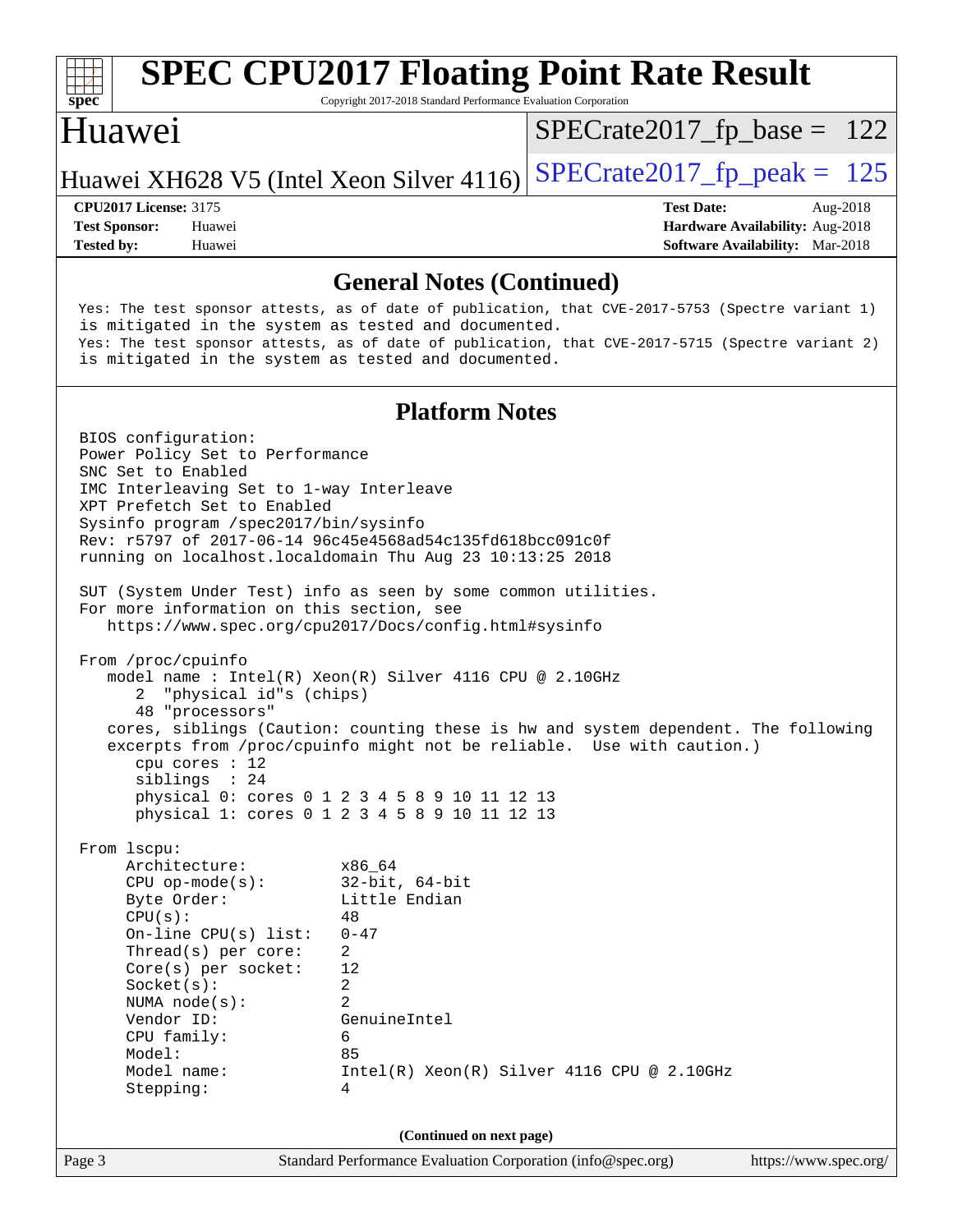| <b>SPEC CPU2017 Floating Point Rate Result</b><br>spec<br>Copyright 2017-2018 Standard Performance Evaluation Corporation                                                                                                                                                                                                                                                                                                                                                                                                                                                                                                                                                                                                                                                                                                                                                                                                                                                                                                                                                                                                                                                                                                                                                                                                                                                                                                                                                                                                                                                                                                                                                                                                                                                                                                                                                   |                                                                                                            |
|-----------------------------------------------------------------------------------------------------------------------------------------------------------------------------------------------------------------------------------------------------------------------------------------------------------------------------------------------------------------------------------------------------------------------------------------------------------------------------------------------------------------------------------------------------------------------------------------------------------------------------------------------------------------------------------------------------------------------------------------------------------------------------------------------------------------------------------------------------------------------------------------------------------------------------------------------------------------------------------------------------------------------------------------------------------------------------------------------------------------------------------------------------------------------------------------------------------------------------------------------------------------------------------------------------------------------------------------------------------------------------------------------------------------------------------------------------------------------------------------------------------------------------------------------------------------------------------------------------------------------------------------------------------------------------------------------------------------------------------------------------------------------------------------------------------------------------------------------------------------------------|------------------------------------------------------------------------------------------------------------|
| Huawei                                                                                                                                                                                                                                                                                                                                                                                                                                                                                                                                                                                                                                                                                                                                                                                                                                                                                                                                                                                                                                                                                                                                                                                                                                                                                                                                                                                                                                                                                                                                                                                                                                                                                                                                                                                                                                                                      | $SPECrate2017_fp\_base = 122$                                                                              |
| Huawei XH628 V5 (Intel Xeon Silver 4116)                                                                                                                                                                                                                                                                                                                                                                                                                                                                                                                                                                                                                                                                                                                                                                                                                                                                                                                                                                                                                                                                                                                                                                                                                                                                                                                                                                                                                                                                                                                                                                                                                                                                                                                                                                                                                                    | $SPECTate2017$ _fp_peak = 125                                                                              |
| <b>CPU2017 License: 3175</b><br><b>Test Sponsor:</b><br>Huawei<br><b>Tested by:</b><br>Huawei                                                                                                                                                                                                                                                                                                                                                                                                                                                                                                                                                                                                                                                                                                                                                                                                                                                                                                                                                                                                                                                                                                                                                                                                                                                                                                                                                                                                                                                                                                                                                                                                                                                                                                                                                                               | <b>Test Date:</b><br>Aug-2018<br>Hardware Availability: Aug-2018<br><b>Software Availability:</b> Mar-2018 |
| <b>Platform Notes (Continued)</b>                                                                                                                                                                                                                                                                                                                                                                                                                                                                                                                                                                                                                                                                                                                                                                                                                                                                                                                                                                                                                                                                                                                                                                                                                                                                                                                                                                                                                                                                                                                                                                                                                                                                                                                                                                                                                                           |                                                                                                            |
| 2100.000<br>CPU MHz:<br>4200.00<br>BogoMIPS:<br>Virtualization:<br>$VT - x$<br>$L1d$ cache:<br>32K<br>Lli cache:<br>32K<br>L2 cache:<br>1024K<br>L3 cache:<br>16896K<br>NUMA node0 CPU(s):<br>$0 - 11, 24 - 35$<br>NUMA nodel CPU(s):<br>$12 - 23, 36 - 47$<br>Flags:<br>pat pse36 clflush dts acpi mmx fxsr sse sse2 ss ht tm pbe syscall nx pdpelgb rdtscp<br>lm constant_tsc art arch_perfmon pebs bts rep_good nopl xtopology nonstop_tsc<br>aperfmperf eagerfpu pni pclmulqdq dtes64 ds_cpl vmx smx est tm2 ssse3 fma cx16 xtpr<br>pdcm pcid dca sse4_1 sse4_2 x2apic movbe popcnt tsc_deadline_timer aes xsave avx<br>f16c rdrand lahf_lm abm 3dnowprefetch epb cat_13 cdp_13 invpcid_single intel_pt<br>spec_ctrl ibpb_support tpr_shadow vnmi flexpriority ept vpid fsgsbase tsc_adjust<br>bmil hle avx2 smep bmi2 erms invpcid rtm cqm mpx rdt_a avx512f avx512dq rdseed adx<br>smap clflushopt clwb avx512cd avx512bw avx512vl xsaveopt xsavec xgetbvl cqm_llc<br>cqm_occup_llc cqm_mbm_total cqm_mbm_local dtherm ida arat pln pts<br>/proc/cpuinfo cache data<br>cache size : $16896$ KB<br>From numactl --hardware WARNING: a numactl 'node' might or might not correspond to a<br>physical chip.<br>$available: 2 nodes (0-1)$<br>node 0 cpus: 0 1 2 3 4 5 6 7 8 9 10 11 24 25 26 27 28 29 30 31 32 33 34 35<br>node 0 size: 195765 MB<br>node 0 free: 190216 MB<br>node 1 cpus: 12 13 14 15 16 17 18 19 20 21 22 23 36 37 38 39 40 41 42 43 44 45 46 47<br>node 1 size: 196608 MB<br>node 1 free: 190863 MB<br>node distances:<br>node<br>$\overline{\phantom{0}}$<br>$\overline{1}$<br>0: 10 21<br>1:<br>21 10<br>From /proc/meminfo<br>MemTotal:<br>395207080 kB<br>HugePages_Total:<br>0<br>Hugepagesize:<br>2048 kB<br>From /etc/*release* /etc/*version*<br>os-release:<br>NAME="Red Hat Enterprise Linux Server"<br>VERSION="7.4 (Maipo)"<br>ID="rhel" | fpu vme de pse tsc msr pae mce cx8 apic sep mtrr pge mca cmov                                              |
| (Continued on next page)<br>Standard Performance Evaluation Corporation (info@spec.org)<br>Page 4                                                                                                                                                                                                                                                                                                                                                                                                                                                                                                                                                                                                                                                                                                                                                                                                                                                                                                                                                                                                                                                                                                                                                                                                                                                                                                                                                                                                                                                                                                                                                                                                                                                                                                                                                                           | https://www.spec.org/                                                                                      |
|                                                                                                                                                                                                                                                                                                                                                                                                                                                                                                                                                                                                                                                                                                                                                                                                                                                                                                                                                                                                                                                                                                                                                                                                                                                                                                                                                                                                                                                                                                                                                                                                                                                                                                                                                                                                                                                                             |                                                                                                            |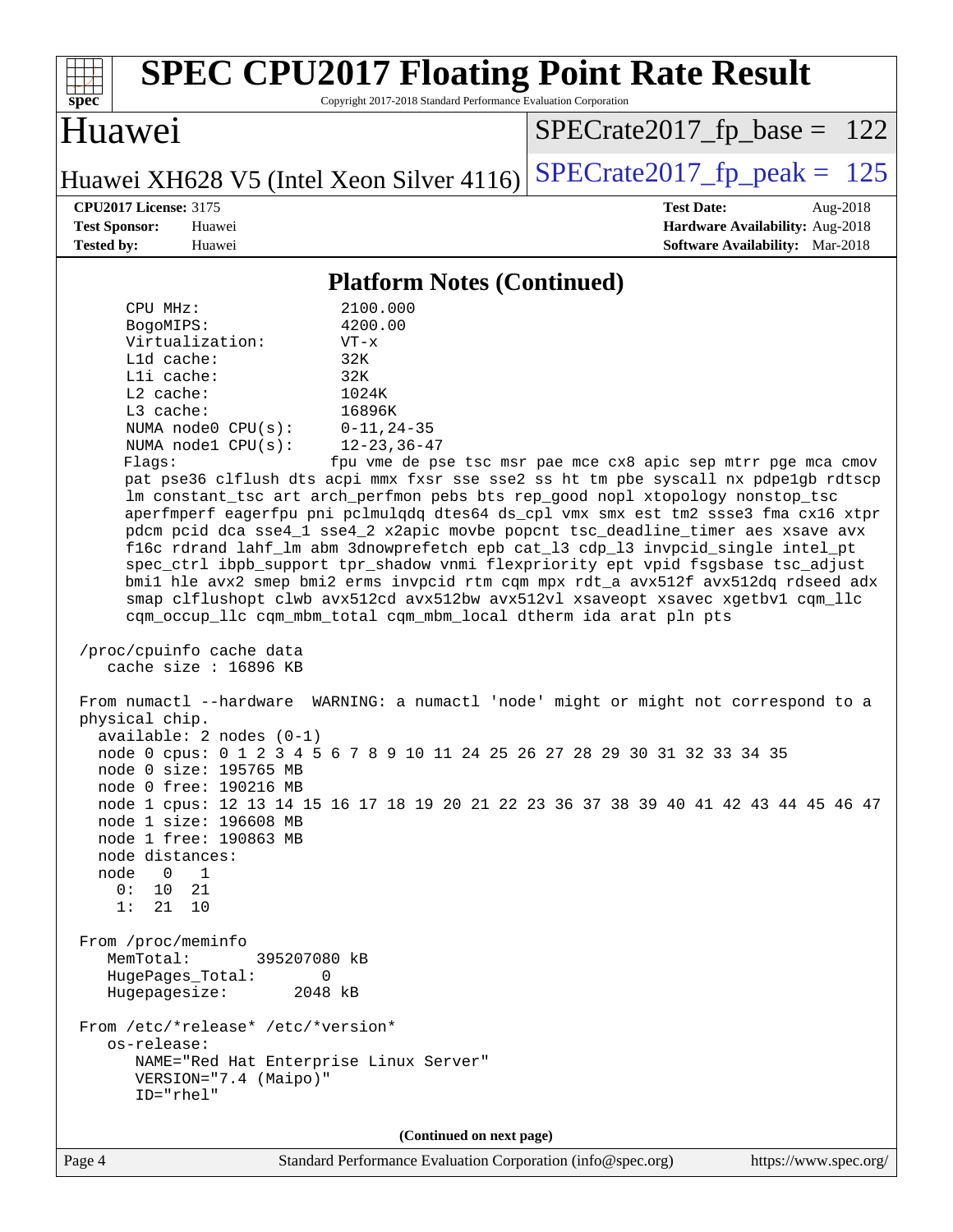| <b>SPEC CPU2017 Floating Point Rate Result</b><br>Copyright 2017-2018 Standard Performance Evaluation Corporation<br>spec <sup>®</sup>                                                                                                                                                                                                                                                                                                                                                     |                                                                                                            |  |  |  |
|--------------------------------------------------------------------------------------------------------------------------------------------------------------------------------------------------------------------------------------------------------------------------------------------------------------------------------------------------------------------------------------------------------------------------------------------------------------------------------------------|------------------------------------------------------------------------------------------------------------|--|--|--|
| Huawei                                                                                                                                                                                                                                                                                                                                                                                                                                                                                     | $SPECrate2017_fp\_base = 122$                                                                              |  |  |  |
| Huawei XH628 V5 (Intel Xeon Silver 4116)                                                                                                                                                                                                                                                                                                                                                                                                                                                   | $SPECTate2017$ _fp_peak = 125                                                                              |  |  |  |
| <b>CPU2017 License: 3175</b><br><b>Test Sponsor:</b><br>Huawei<br><b>Tested by:</b><br>Huawei                                                                                                                                                                                                                                                                                                                                                                                              | <b>Test Date:</b><br>Aug-2018<br>Hardware Availability: Aug-2018<br><b>Software Availability:</b> Mar-2018 |  |  |  |
|                                                                                                                                                                                                                                                                                                                                                                                                                                                                                            |                                                                                                            |  |  |  |
| <b>Platform Notes (Continued)</b><br>ID LIKE="fedora"                                                                                                                                                                                                                                                                                                                                                                                                                                      |                                                                                                            |  |  |  |
| VARIANT="Server"<br>VARIANT ID="server"<br>VERSION_ID="7.4"<br>PRETTY_NAME="Red Hat Enterprise Linux Server 7.4 (Maipo)"<br>redhat-release: Red Hat Enterprise Linux Server release 7.4 (Maipo)<br>system-release: Red Hat Enterprise Linux Server release 7.4 (Maipo)<br>system-release-cpe: cpe:/o:redhat:enterprise_linux:7.4:ga:server<br>uname $-a$ :<br>Linux localhost.localdomain 3.10.0-693.11.6.el7.x86_64 #1 SMP Thu Dec 28 14:23:39 EST<br>2017 x86_64 x86_64 x86_64 GNU/Linux |                                                                                                            |  |  |  |
| run-level 3 Aug 22 22:43                                                                                                                                                                                                                                                                                                                                                                                                                                                                   |                                                                                                            |  |  |  |
| SPEC is set to: /spec2017<br>Filesystem<br>Type Size Used Avail Use% Mounted on<br>/dev/sda4<br>xfs<br>553G 8.7G 544G<br>$2\frac{8}{1}$ /                                                                                                                                                                                                                                                                                                                                                  |                                                                                                            |  |  |  |
| Additional information from dmidecode follows. WARNING: Use caution when you interpret<br>this section. The 'dmidecode' program reads system data which is "intended to allow<br>hardware to be accurately determined", but the intent may not be met, as there are<br>frequent changes to hardware, firmware, and the "DMTF SMBIOS" standard.<br>BIOS INSYDE Corp. 0.86 08/06/2018<br>Memory:<br>4x NO DIMM NO DIMM<br>12x Samsung M393A4K40BB2-CTD 32 GB 2 rank 2666, configured at 2400 |                                                                                                            |  |  |  |
| (End of data from sysinfo program)                                                                                                                                                                                                                                                                                                                                                                                                                                                         |                                                                                                            |  |  |  |
| <b>Compiler Version Notes</b>                                                                                                                                                                                                                                                                                                                                                                                                                                                              |                                                                                                            |  |  |  |
| 519.1bm_r(base) 538.imagick_r(base, peak) 544.nab_r(base, peak)<br>CC                                                                                                                                                                                                                                                                                                                                                                                                                      |                                                                                                            |  |  |  |
| icc (ICC) 18.0.2 20180210<br>Copyright (C) 1985-2018 Intel Corporation. All rights reserved.                                                                                                                                                                                                                                                                                                                                                                                               |                                                                                                            |  |  |  |
| $519.1bm_r(peak)$<br>CC.                                                                                                                                                                                                                                                                                                                                                                                                                                                                   |                                                                                                            |  |  |  |
| icc (ICC) 18.0.2 20180210<br>Copyright (C) 1985-2018 Intel Corporation. All rights reserved.                                                                                                                                                                                                                                                                                                                                                                                               |                                                                                                            |  |  |  |
| (Continued on next page)                                                                                                                                                                                                                                                                                                                                                                                                                                                                   |                                                                                                            |  |  |  |
| Standard Performance Evaluation Corporation (info@spec.org)<br>Page 5                                                                                                                                                                                                                                                                                                                                                                                                                      | https://www.spec.org/                                                                                      |  |  |  |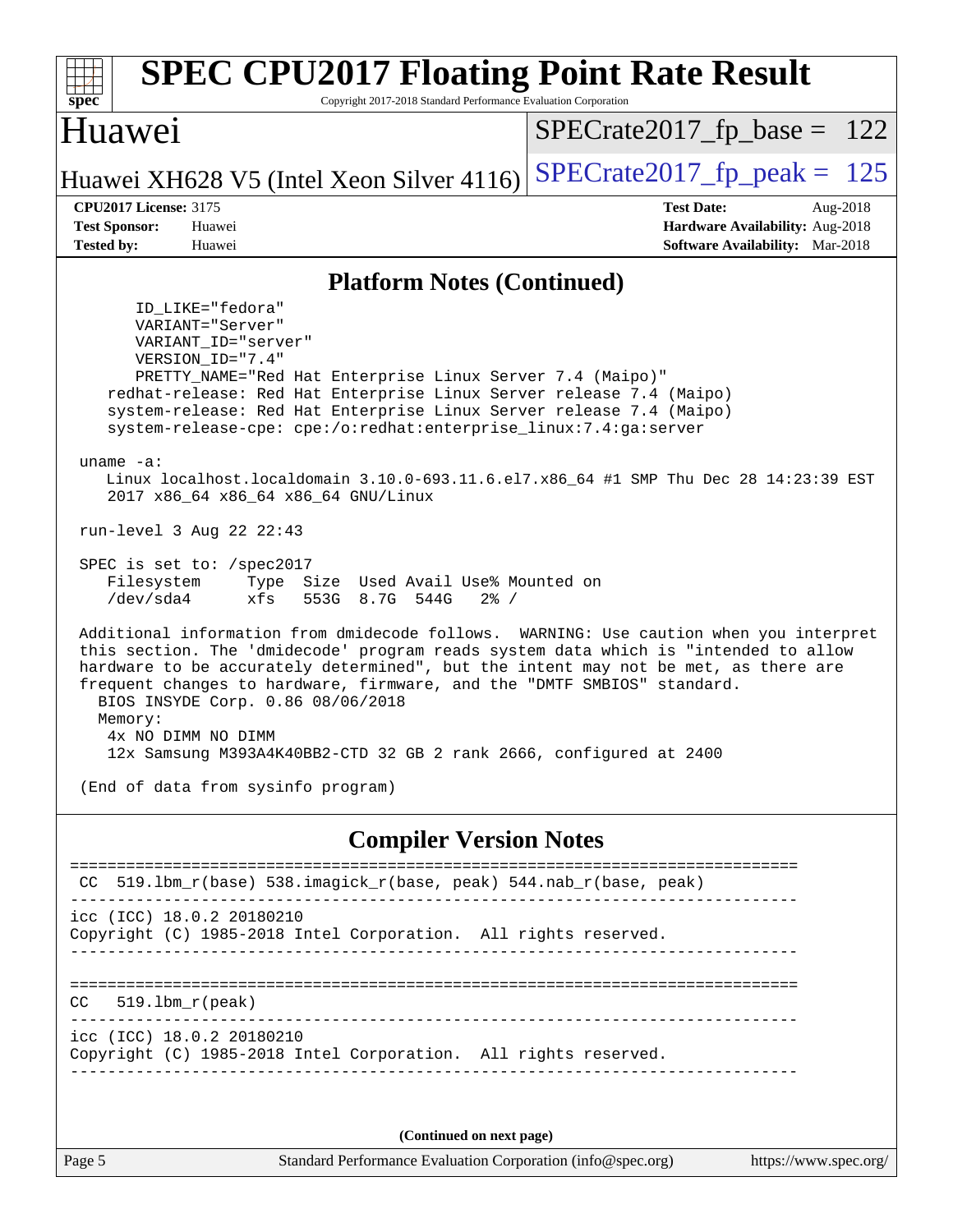| SI<br>æ<br>0<br>I<br>L. |  |  |  |  |  |
|-------------------------|--|--|--|--|--|

Copyright 2017-2018 Standard Performance Evaluation Corporation

# Huawei

[SPECrate2017\\_fp\\_base =](http://www.spec.org/auto/cpu2017/Docs/result-fields.html#SPECrate2017fpbase) 122

Huawei XH628 V5 (Intel Xeon Silver 4116) SPECrate  $2017$  fp peak = 125

**[CPU2017 License:](http://www.spec.org/auto/cpu2017/Docs/result-fields.html#CPU2017License)** 3175 **[Test Date:](http://www.spec.org/auto/cpu2017/Docs/result-fields.html#TestDate)** Aug-2018 **[Test Sponsor:](http://www.spec.org/auto/cpu2017/Docs/result-fields.html#TestSponsor)** Huawei **[Hardware Availability:](http://www.spec.org/auto/cpu2017/Docs/result-fields.html#HardwareAvailability)** Aug-2018 **[Tested by:](http://www.spec.org/auto/cpu2017/Docs/result-fields.html#Testedby)** Huawei **[Software Availability:](http://www.spec.org/auto/cpu2017/Docs/result-fields.html#SoftwareAvailability)** Mar-2018

### **[Compiler Version Notes \(Continued\)](http://www.spec.org/auto/cpu2017/Docs/result-fields.html#CompilerVersionNotes)**

| Standard Performance Evaluation Corporation (info@spec.org)<br>Page 6<br>https://www.spec.org/                             |  |  |  |  |  |  |
|----------------------------------------------------------------------------------------------------------------------------|--|--|--|--|--|--|
| (Continued on next page)                                                                                                   |  |  |  |  |  |  |
| ifort (IFORT) 18.0.2 20180210                                                                                              |  |  |  |  |  |  |
| FC 503.bwaves_r(base, peak) 549.fotonik3d_r(base, peak) 554.roms_r(base)                                                   |  |  |  |  |  |  |
| Copyright (C) 1985-2018 Intel Corporation. All rights reserved.                                                            |  |  |  |  |  |  |
| Copyright (C) 1985-2018 Intel Corporation. All rights reserved.<br>ifort (IFORT) 18.0.2 20180210                           |  |  |  |  |  |  |
| icpc (ICC) 18.0.2 20180210<br>Copyright (C) 1985-2018 Intel Corporation. All rights reserved.<br>icc (ICC) 18.0.2 20180210 |  |  |  |  |  |  |
| FC 507.cactuBSSN_r(base, peak)                                                                                             |  |  |  |  |  |  |
| Copyright (C) 1985-2018 Intel Corporation. All rights reserved.                                                            |  |  |  |  |  |  |
| icpc (ICC) 18.0.2 20180210<br>Copyright (C) 1985-2018 Intel Corporation. All rights reserved.<br>icc (ICC) 18.0.2 20180210 |  |  |  |  |  |  |
| $CC = 511. povray_r (peak)$<br>. _ _ _ _ _ _ _ _ _ _ _ _ _ _ _                                                             |  |  |  |  |  |  |
|                                                                                                                            |  |  |  |  |  |  |
| icc (ICC) 18.0.2 20180210<br>Copyright (C) 1985-2018 Intel Corporation. All rights reserved.                               |  |  |  |  |  |  |
| icpc (ICC) 18.0.2 20180210<br>Copyright (C) 1985-2018 Intel Corporation. All rights reserved.                              |  |  |  |  |  |  |
| CC 511.povray_r(base) 526.blender_r(base, peak)<br>------------------------------                                          |  |  |  |  |  |  |
| icpc (ICC) 18.0.2 20180210<br>Copyright (C) 1985-2018 Intel Corporation. All rights reserved.                              |  |  |  |  |  |  |
| $CXXC 508.namd_r (peak)$                                                                                                   |  |  |  |  |  |  |
| Copyright (C) 1985-2018 Intel Corporation. All rights reserved.<br>_______________________________                         |  |  |  |  |  |  |
| icpc (ICC) 18.0.2 20180210                                                                                                 |  |  |  |  |  |  |
| CXXC 508.namd_r(base) 510.parest_r(base, peak)                                                                             |  |  |  |  |  |  |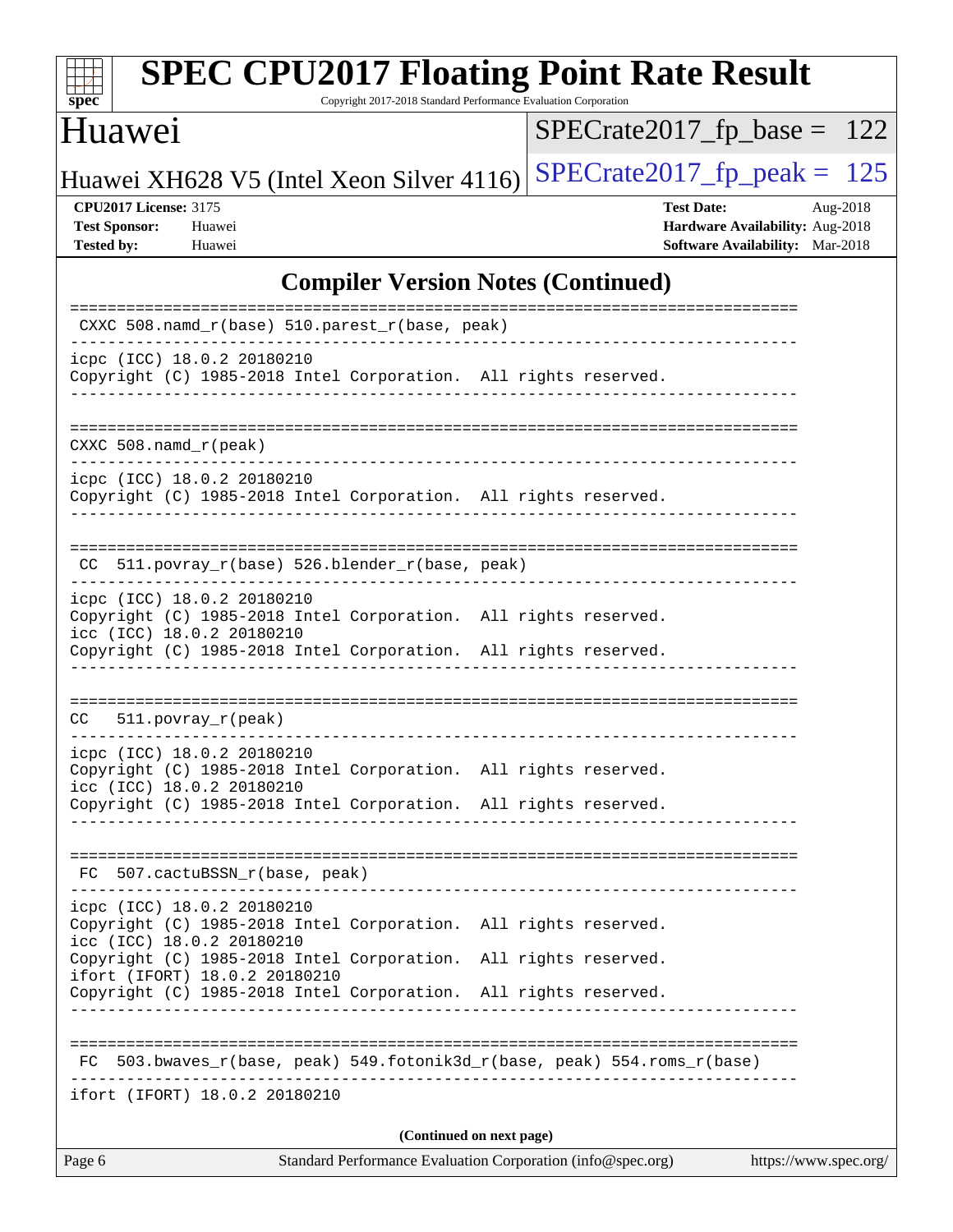| <b>SPEC CPU2017 Floating Point Rate Result</b><br>Copyright 2017-2018 Standard Performance Evaluation Corporation<br>$spec^*$ |                                                                                                            |
|-------------------------------------------------------------------------------------------------------------------------------|------------------------------------------------------------------------------------------------------------|
| Huawei                                                                                                                        | $SPECrate2017_fp\_base = 122$                                                                              |
| Huawei XH628 V5 (Intel Xeon Silver 4116)                                                                                      | $SPECrate2017fp peak =$<br>125                                                                             |
| <b>CPU2017 License: 3175</b><br><b>Test Sponsor:</b><br>Huawei<br><b>Tested by:</b><br>Huawei                                 | <b>Test Date:</b><br>Aug-2018<br>Hardware Availability: Aug-2018<br><b>Software Availability:</b> Mar-2018 |
| <b>Compiler Version Notes (Continued)</b>                                                                                     |                                                                                                            |
| Copyright (C) 1985-2018 Intel Corporation. All rights reserved.                                                               |                                                                                                            |
|                                                                                                                               |                                                                                                            |
| 554.roms_r(peak)<br>FC.                                                                                                       |                                                                                                            |
| ifort (IFORT) 18.0.2 20180210<br>Copyright (C) 1985-2018 Intel Corporation. All rights reserved.                              |                                                                                                            |
| $CC$ 521.wrf_r(base) 527.cam4_r(base)                                                                                         |                                                                                                            |
| ifort (IFORT) 18.0.2 20180210<br>Copyright (C) 1985-2018 Intel Corporation. All rights reserved.<br>icc (ICC) 18.0.2 20180210 |                                                                                                            |
| Copyright (C) 1985-2018 Intel Corporation. All rights reserved.                                                               |                                                                                                            |
|                                                                                                                               |                                                                                                            |
| 521.wrf_r(peak) 527.cam4_r(peak)<br>CC                                                                                        |                                                                                                            |
| ifort (IFORT) 18.0.2 20180210<br>Copyright (C) 1985-2018 Intel Corporation. All rights reserved.<br>icc (ICC) 18.0.2 20180210 |                                                                                                            |
| Copyright (C) 1985-2018 Intel Corporation. All rights reserved.                                                               |                                                                                                            |
|                                                                                                                               |                                                                                                            |

# **[Base Compiler Invocation](http://www.spec.org/auto/cpu2017/Docs/result-fields.html#BaseCompilerInvocation)**

[C benchmarks](http://www.spec.org/auto/cpu2017/Docs/result-fields.html#Cbenchmarks): [icc -m64 -std=c11](http://www.spec.org/cpu2017/results/res2018q4/cpu2017-20181008-09127.flags.html#user_CCbase_intel_icc_64bit_c11_33ee0cdaae7deeeab2a9725423ba97205ce30f63b9926c2519791662299b76a0318f32ddfffdc46587804de3178b4f9328c46fa7c2b0cd779d7a61945c91cd35)

[C++ benchmarks:](http://www.spec.org/auto/cpu2017/Docs/result-fields.html#CXXbenchmarks) [icpc -m64](http://www.spec.org/cpu2017/results/res2018q4/cpu2017-20181008-09127.flags.html#user_CXXbase_intel_icpc_64bit_4ecb2543ae3f1412ef961e0650ca070fec7b7afdcd6ed48761b84423119d1bf6bdf5cad15b44d48e7256388bc77273b966e5eb805aefd121eb22e9299b2ec9d9)

[Fortran benchmarks](http://www.spec.org/auto/cpu2017/Docs/result-fields.html#Fortranbenchmarks): [ifort -m64](http://www.spec.org/cpu2017/results/res2018q4/cpu2017-20181008-09127.flags.html#user_FCbase_intel_ifort_64bit_24f2bb282fbaeffd6157abe4f878425411749daecae9a33200eee2bee2fe76f3b89351d69a8130dd5949958ce389cf37ff59a95e7a40d588e8d3a57e0c3fd751)

[Benchmarks using both Fortran and C](http://www.spec.org/auto/cpu2017/Docs/result-fields.html#BenchmarksusingbothFortranandC): [ifort -m64](http://www.spec.org/cpu2017/results/res2018q4/cpu2017-20181008-09127.flags.html#user_CC_FCbase_intel_ifort_64bit_24f2bb282fbaeffd6157abe4f878425411749daecae9a33200eee2bee2fe76f3b89351d69a8130dd5949958ce389cf37ff59a95e7a40d588e8d3a57e0c3fd751) [icc -m64 -std=c11](http://www.spec.org/cpu2017/results/res2018q4/cpu2017-20181008-09127.flags.html#user_CC_FCbase_intel_icc_64bit_c11_33ee0cdaae7deeeab2a9725423ba97205ce30f63b9926c2519791662299b76a0318f32ddfffdc46587804de3178b4f9328c46fa7c2b0cd779d7a61945c91cd35)

[Benchmarks using both C and C++](http://www.spec.org/auto/cpu2017/Docs/result-fields.html#BenchmarksusingbothCandCXX): [icpc -m64](http://www.spec.org/cpu2017/results/res2018q4/cpu2017-20181008-09127.flags.html#user_CC_CXXbase_intel_icpc_64bit_4ecb2543ae3f1412ef961e0650ca070fec7b7afdcd6ed48761b84423119d1bf6bdf5cad15b44d48e7256388bc77273b966e5eb805aefd121eb22e9299b2ec9d9) [icc -m64 -std=c11](http://www.spec.org/cpu2017/results/res2018q4/cpu2017-20181008-09127.flags.html#user_CC_CXXbase_intel_icc_64bit_c11_33ee0cdaae7deeeab2a9725423ba97205ce30f63b9926c2519791662299b76a0318f32ddfffdc46587804de3178b4f9328c46fa7c2b0cd779d7a61945c91cd35)

**(Continued on next page)**

Page 7 Standard Performance Evaluation Corporation [\(info@spec.org\)](mailto:info@spec.org) <https://www.spec.org/>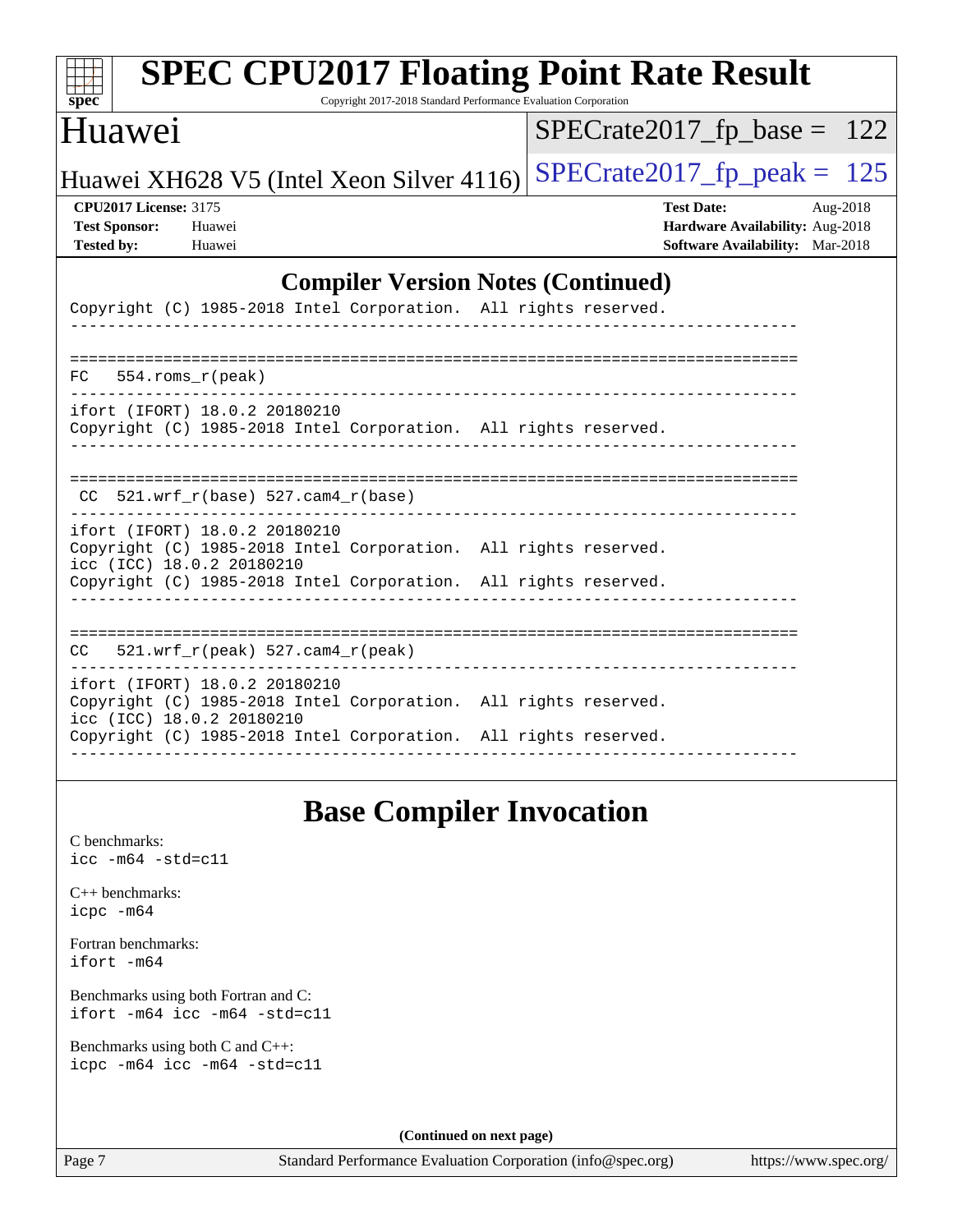

Copyright 2017-2018 Standard Performance Evaluation Corporation

### Huawei

[SPECrate2017\\_fp\\_base =](http://www.spec.org/auto/cpu2017/Docs/result-fields.html#SPECrate2017fpbase) 122

Huawei XH628 V5 (Intel Xeon Silver 4116) SPECrate  $2017$  fp peak = 125

**[CPU2017 License:](http://www.spec.org/auto/cpu2017/Docs/result-fields.html#CPU2017License)** 3175 **[Test Date:](http://www.spec.org/auto/cpu2017/Docs/result-fields.html#TestDate)** Aug-2018 **[Test Sponsor:](http://www.spec.org/auto/cpu2017/Docs/result-fields.html#TestSponsor)** Huawei **[Hardware Availability:](http://www.spec.org/auto/cpu2017/Docs/result-fields.html#HardwareAvailability)** Aug-2018 **[Tested by:](http://www.spec.org/auto/cpu2017/Docs/result-fields.html#Testedby)** Huawei **[Software Availability:](http://www.spec.org/auto/cpu2017/Docs/result-fields.html#SoftwareAvailability)** Mar-2018

# **[Base Compiler Invocation \(Continued\)](http://www.spec.org/auto/cpu2017/Docs/result-fields.html#BaseCompilerInvocation)**

[Benchmarks using Fortran, C, and C++:](http://www.spec.org/auto/cpu2017/Docs/result-fields.html#BenchmarksusingFortranCandCXX) [icpc -m64](http://www.spec.org/cpu2017/results/res2018q4/cpu2017-20181008-09127.flags.html#user_CC_CXX_FCbase_intel_icpc_64bit_4ecb2543ae3f1412ef961e0650ca070fec7b7afdcd6ed48761b84423119d1bf6bdf5cad15b44d48e7256388bc77273b966e5eb805aefd121eb22e9299b2ec9d9) [icc -m64 -std=c11](http://www.spec.org/cpu2017/results/res2018q4/cpu2017-20181008-09127.flags.html#user_CC_CXX_FCbase_intel_icc_64bit_c11_33ee0cdaae7deeeab2a9725423ba97205ce30f63b9926c2519791662299b76a0318f32ddfffdc46587804de3178b4f9328c46fa7c2b0cd779d7a61945c91cd35) [ifort -m64](http://www.spec.org/cpu2017/results/res2018q4/cpu2017-20181008-09127.flags.html#user_CC_CXX_FCbase_intel_ifort_64bit_24f2bb282fbaeffd6157abe4f878425411749daecae9a33200eee2bee2fe76f3b89351d69a8130dd5949958ce389cf37ff59a95e7a40d588e8d3a57e0c3fd751)

### **[Base Portability Flags](http://www.spec.org/auto/cpu2017/Docs/result-fields.html#BasePortabilityFlags)**

 503.bwaves\_r: [-DSPEC\\_LP64](http://www.spec.org/cpu2017/results/res2018q4/cpu2017-20181008-09127.flags.html#suite_basePORTABILITY503_bwaves_r_DSPEC_LP64) 507.cactuBSSN\_r: [-DSPEC\\_LP64](http://www.spec.org/cpu2017/results/res2018q4/cpu2017-20181008-09127.flags.html#suite_basePORTABILITY507_cactuBSSN_r_DSPEC_LP64) 508.namd\_r: [-DSPEC\\_LP64](http://www.spec.org/cpu2017/results/res2018q4/cpu2017-20181008-09127.flags.html#suite_basePORTABILITY508_namd_r_DSPEC_LP64) 510.parest\_r: [-DSPEC\\_LP64](http://www.spec.org/cpu2017/results/res2018q4/cpu2017-20181008-09127.flags.html#suite_basePORTABILITY510_parest_r_DSPEC_LP64) 511.povray\_r: [-DSPEC\\_LP64](http://www.spec.org/cpu2017/results/res2018q4/cpu2017-20181008-09127.flags.html#suite_basePORTABILITY511_povray_r_DSPEC_LP64) 519.lbm\_r: [-DSPEC\\_LP64](http://www.spec.org/cpu2017/results/res2018q4/cpu2017-20181008-09127.flags.html#suite_basePORTABILITY519_lbm_r_DSPEC_LP64) 521.wrf\_r: [-DSPEC\\_LP64](http://www.spec.org/cpu2017/results/res2018q4/cpu2017-20181008-09127.flags.html#suite_basePORTABILITY521_wrf_r_DSPEC_LP64) [-DSPEC\\_CASE\\_FLAG](http://www.spec.org/cpu2017/results/res2018q4/cpu2017-20181008-09127.flags.html#b521.wrf_r_baseCPORTABILITY_DSPEC_CASE_FLAG) [-convert big\\_endian](http://www.spec.org/cpu2017/results/res2018q4/cpu2017-20181008-09127.flags.html#user_baseFPORTABILITY521_wrf_r_convert_big_endian_c3194028bc08c63ac5d04de18c48ce6d347e4e562e8892b8bdbdc0214820426deb8554edfa529a3fb25a586e65a3d812c835984020483e7e73212c4d31a38223) 526.blender\_r: [-DSPEC\\_LP64](http://www.spec.org/cpu2017/results/res2018q4/cpu2017-20181008-09127.flags.html#suite_basePORTABILITY526_blender_r_DSPEC_LP64) [-DSPEC\\_LINUX](http://www.spec.org/cpu2017/results/res2018q4/cpu2017-20181008-09127.flags.html#b526.blender_r_baseCPORTABILITY_DSPEC_LINUX) [-funsigned-char](http://www.spec.org/cpu2017/results/res2018q4/cpu2017-20181008-09127.flags.html#user_baseCPORTABILITY526_blender_r_force_uchar_40c60f00ab013830e2dd6774aeded3ff59883ba5a1fc5fc14077f794d777847726e2a5858cbc7672e36e1b067e7e5c1d9a74f7176df07886a243d7cc18edfe67) 527.cam4\_r: [-DSPEC\\_LP64](http://www.spec.org/cpu2017/results/res2018q4/cpu2017-20181008-09127.flags.html#suite_basePORTABILITY527_cam4_r_DSPEC_LP64) [-DSPEC\\_CASE\\_FLAG](http://www.spec.org/cpu2017/results/res2018q4/cpu2017-20181008-09127.flags.html#b527.cam4_r_baseCPORTABILITY_DSPEC_CASE_FLAG) 538.imagick\_r: [-DSPEC\\_LP64](http://www.spec.org/cpu2017/results/res2018q4/cpu2017-20181008-09127.flags.html#suite_basePORTABILITY538_imagick_r_DSPEC_LP64) 544.nab\_r: [-DSPEC\\_LP64](http://www.spec.org/cpu2017/results/res2018q4/cpu2017-20181008-09127.flags.html#suite_basePORTABILITY544_nab_r_DSPEC_LP64) 549.fotonik3d\_r: [-DSPEC\\_LP64](http://www.spec.org/cpu2017/results/res2018q4/cpu2017-20181008-09127.flags.html#suite_basePORTABILITY549_fotonik3d_r_DSPEC_LP64) 554.roms\_r: [-DSPEC\\_LP64](http://www.spec.org/cpu2017/results/res2018q4/cpu2017-20181008-09127.flags.html#suite_basePORTABILITY554_roms_r_DSPEC_LP64)

### **[Base Optimization Flags](http://www.spec.org/auto/cpu2017/Docs/result-fields.html#BaseOptimizationFlags)**

[C benchmarks](http://www.spec.org/auto/cpu2017/Docs/result-fields.html#Cbenchmarks): [-xCORE-AVX2](http://www.spec.org/cpu2017/results/res2018q4/cpu2017-20181008-09127.flags.html#user_CCbase_f-xCORE-AVX2) [-ipo](http://www.spec.org/cpu2017/results/res2018q4/cpu2017-20181008-09127.flags.html#user_CCbase_f-ipo) [-O3](http://www.spec.org/cpu2017/results/res2018q4/cpu2017-20181008-09127.flags.html#user_CCbase_f-O3) [-no-prec-div](http://www.spec.org/cpu2017/results/res2018q4/cpu2017-20181008-09127.flags.html#user_CCbase_f-no-prec-div) [-qopt-prefetch](http://www.spec.org/cpu2017/results/res2018q4/cpu2017-20181008-09127.flags.html#user_CCbase_f-qopt-prefetch) [-ffinite-math-only](http://www.spec.org/cpu2017/results/res2018q4/cpu2017-20181008-09127.flags.html#user_CCbase_f_finite_math_only_cb91587bd2077682c4b38af759c288ed7c732db004271a9512da14a4f8007909a5f1427ecbf1a0fb78ff2a814402c6114ac565ca162485bbcae155b5e4258871) [-qopt-mem-layout-trans=3](http://www.spec.org/cpu2017/results/res2018q4/cpu2017-20181008-09127.flags.html#user_CCbase_f-qopt-mem-layout-trans_de80db37974c74b1f0e20d883f0b675c88c3b01e9d123adea9b28688d64333345fb62bc4a798493513fdb68f60282f9a726aa07f478b2f7113531aecce732043) [C++ benchmarks:](http://www.spec.org/auto/cpu2017/Docs/result-fields.html#CXXbenchmarks) [-xCORE-AVX2](http://www.spec.org/cpu2017/results/res2018q4/cpu2017-20181008-09127.flags.html#user_CXXbase_f-xCORE-AVX2) [-ipo](http://www.spec.org/cpu2017/results/res2018q4/cpu2017-20181008-09127.flags.html#user_CXXbase_f-ipo) [-O3](http://www.spec.org/cpu2017/results/res2018q4/cpu2017-20181008-09127.flags.html#user_CXXbase_f-O3) [-no-prec-div](http://www.spec.org/cpu2017/results/res2018q4/cpu2017-20181008-09127.flags.html#user_CXXbase_f-no-prec-div) [-qopt-prefetch](http://www.spec.org/cpu2017/results/res2018q4/cpu2017-20181008-09127.flags.html#user_CXXbase_f-qopt-prefetch) [-ffinite-math-only](http://www.spec.org/cpu2017/results/res2018q4/cpu2017-20181008-09127.flags.html#user_CXXbase_f_finite_math_only_cb91587bd2077682c4b38af759c288ed7c732db004271a9512da14a4f8007909a5f1427ecbf1a0fb78ff2a814402c6114ac565ca162485bbcae155b5e4258871) [-qopt-mem-layout-trans=3](http://www.spec.org/cpu2017/results/res2018q4/cpu2017-20181008-09127.flags.html#user_CXXbase_f-qopt-mem-layout-trans_de80db37974c74b1f0e20d883f0b675c88c3b01e9d123adea9b28688d64333345fb62bc4a798493513fdb68f60282f9a726aa07f478b2f7113531aecce732043) [Fortran benchmarks](http://www.spec.org/auto/cpu2017/Docs/result-fields.html#Fortranbenchmarks): [-xCORE-AVX2](http://www.spec.org/cpu2017/results/res2018q4/cpu2017-20181008-09127.flags.html#user_FCbase_f-xCORE-AVX2) [-ipo](http://www.spec.org/cpu2017/results/res2018q4/cpu2017-20181008-09127.flags.html#user_FCbase_f-ipo) [-O3](http://www.spec.org/cpu2017/results/res2018q4/cpu2017-20181008-09127.flags.html#user_FCbase_f-O3) [-no-prec-div](http://www.spec.org/cpu2017/results/res2018q4/cpu2017-20181008-09127.flags.html#user_FCbase_f-no-prec-div) [-qopt-prefetch](http://www.spec.org/cpu2017/results/res2018q4/cpu2017-20181008-09127.flags.html#user_FCbase_f-qopt-prefetch) [-ffinite-math-only](http://www.spec.org/cpu2017/results/res2018q4/cpu2017-20181008-09127.flags.html#user_FCbase_f_finite_math_only_cb91587bd2077682c4b38af759c288ed7c732db004271a9512da14a4f8007909a5f1427ecbf1a0fb78ff2a814402c6114ac565ca162485bbcae155b5e4258871) [-qopt-mem-layout-trans=3](http://www.spec.org/cpu2017/results/res2018q4/cpu2017-20181008-09127.flags.html#user_FCbase_f-qopt-mem-layout-trans_de80db37974c74b1f0e20d883f0b675c88c3b01e9d123adea9b28688d64333345fb62bc4a798493513fdb68f60282f9a726aa07f478b2f7113531aecce732043) [-auto](http://www.spec.org/cpu2017/results/res2018q4/cpu2017-20181008-09127.flags.html#user_FCbase_f-auto) [-nostandard-realloc-lhs](http://www.spec.org/cpu2017/results/res2018q4/cpu2017-20181008-09127.flags.html#user_FCbase_f_2003_std_realloc_82b4557e90729c0f113870c07e44d33d6f5a304b4f63d4c15d2d0f1fab99f5daaed73bdb9275d9ae411527f28b936061aa8b9c8f2d63842963b95c9dd6426b8a) [Benchmarks using both Fortran and C](http://www.spec.org/auto/cpu2017/Docs/result-fields.html#BenchmarksusingbothFortranandC): [-xCORE-AVX2](http://www.spec.org/cpu2017/results/res2018q4/cpu2017-20181008-09127.flags.html#user_CC_FCbase_f-xCORE-AVX2) [-ipo](http://www.spec.org/cpu2017/results/res2018q4/cpu2017-20181008-09127.flags.html#user_CC_FCbase_f-ipo) [-O3](http://www.spec.org/cpu2017/results/res2018q4/cpu2017-20181008-09127.flags.html#user_CC_FCbase_f-O3) [-no-prec-div](http://www.spec.org/cpu2017/results/res2018q4/cpu2017-20181008-09127.flags.html#user_CC_FCbase_f-no-prec-div) [-qopt-prefetch](http://www.spec.org/cpu2017/results/res2018q4/cpu2017-20181008-09127.flags.html#user_CC_FCbase_f-qopt-prefetch) [-ffinite-math-only](http://www.spec.org/cpu2017/results/res2018q4/cpu2017-20181008-09127.flags.html#user_CC_FCbase_f_finite_math_only_cb91587bd2077682c4b38af759c288ed7c732db004271a9512da14a4f8007909a5f1427ecbf1a0fb78ff2a814402c6114ac565ca162485bbcae155b5e4258871) [-qopt-mem-layout-trans=3](http://www.spec.org/cpu2017/results/res2018q4/cpu2017-20181008-09127.flags.html#user_CC_FCbase_f-qopt-mem-layout-trans_de80db37974c74b1f0e20d883f0b675c88c3b01e9d123adea9b28688d64333345fb62bc4a798493513fdb68f60282f9a726aa07f478b2f7113531aecce732043) [-auto](http://www.spec.org/cpu2017/results/res2018q4/cpu2017-20181008-09127.flags.html#user_CC_FCbase_f-auto) [-nostandard-realloc-lhs](http://www.spec.org/cpu2017/results/res2018q4/cpu2017-20181008-09127.flags.html#user_CC_FCbase_f_2003_std_realloc_82b4557e90729c0f113870c07e44d33d6f5a304b4f63d4c15d2d0f1fab99f5daaed73bdb9275d9ae411527f28b936061aa8b9c8f2d63842963b95c9dd6426b8a) [Benchmarks using both C and C++](http://www.spec.org/auto/cpu2017/Docs/result-fields.html#BenchmarksusingbothCandCXX): [-xCORE-AVX2](http://www.spec.org/cpu2017/results/res2018q4/cpu2017-20181008-09127.flags.html#user_CC_CXXbase_f-xCORE-AVX2) [-ipo](http://www.spec.org/cpu2017/results/res2018q4/cpu2017-20181008-09127.flags.html#user_CC_CXXbase_f-ipo) [-O3](http://www.spec.org/cpu2017/results/res2018q4/cpu2017-20181008-09127.flags.html#user_CC_CXXbase_f-O3) [-no-prec-div](http://www.spec.org/cpu2017/results/res2018q4/cpu2017-20181008-09127.flags.html#user_CC_CXXbase_f-no-prec-div) [-qopt-prefetch](http://www.spec.org/cpu2017/results/res2018q4/cpu2017-20181008-09127.flags.html#user_CC_CXXbase_f-qopt-prefetch) [-ffinite-math-only](http://www.spec.org/cpu2017/results/res2018q4/cpu2017-20181008-09127.flags.html#user_CC_CXXbase_f_finite_math_only_cb91587bd2077682c4b38af759c288ed7c732db004271a9512da14a4f8007909a5f1427ecbf1a0fb78ff2a814402c6114ac565ca162485bbcae155b5e4258871) [-qopt-mem-layout-trans=3](http://www.spec.org/cpu2017/results/res2018q4/cpu2017-20181008-09127.flags.html#user_CC_CXXbase_f-qopt-mem-layout-trans_de80db37974c74b1f0e20d883f0b675c88c3b01e9d123adea9b28688d64333345fb62bc4a798493513fdb68f60282f9a726aa07f478b2f7113531aecce732043)

**(Continued on next page)**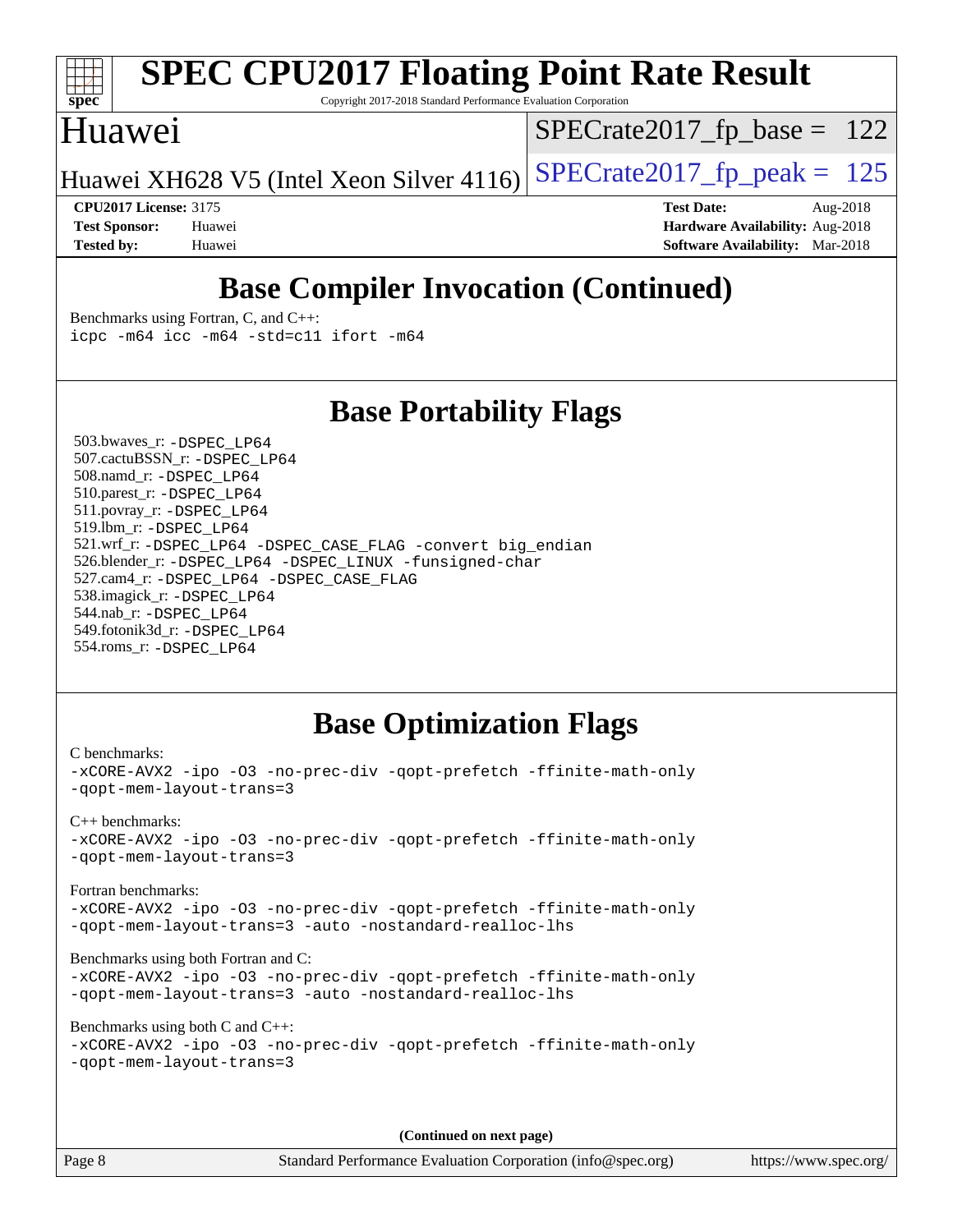

Copyright 2017-2018 Standard Performance Evaluation Corporation

### Huawei

 $SPECTate2017_fp\_base = 122$ 

Huawei XH628 V5 (Intel Xeon Silver 4116) SPECrate  $2017$  fp peak = 125

**[CPU2017 License:](http://www.spec.org/auto/cpu2017/Docs/result-fields.html#CPU2017License)** 3175 **[Test Date:](http://www.spec.org/auto/cpu2017/Docs/result-fields.html#TestDate)** Aug-2018

**[Test Sponsor:](http://www.spec.org/auto/cpu2017/Docs/result-fields.html#TestSponsor)** Huawei **[Hardware Availability:](http://www.spec.org/auto/cpu2017/Docs/result-fields.html#HardwareAvailability)** Aug-2018 **[Tested by:](http://www.spec.org/auto/cpu2017/Docs/result-fields.html#Testedby)** Huawei **[Software Availability:](http://www.spec.org/auto/cpu2017/Docs/result-fields.html#SoftwareAvailability)** Mar-2018

# **[Base Optimization Flags \(Continued\)](http://www.spec.org/auto/cpu2017/Docs/result-fields.html#BaseOptimizationFlags)**

[Benchmarks using Fortran, C, and C++:](http://www.spec.org/auto/cpu2017/Docs/result-fields.html#BenchmarksusingFortranCandCXX)

[-xCORE-AVX2](http://www.spec.org/cpu2017/results/res2018q4/cpu2017-20181008-09127.flags.html#user_CC_CXX_FCbase_f-xCORE-AVX2) [-ipo](http://www.spec.org/cpu2017/results/res2018q4/cpu2017-20181008-09127.flags.html#user_CC_CXX_FCbase_f-ipo) [-O3](http://www.spec.org/cpu2017/results/res2018q4/cpu2017-20181008-09127.flags.html#user_CC_CXX_FCbase_f-O3) [-no-prec-div](http://www.spec.org/cpu2017/results/res2018q4/cpu2017-20181008-09127.flags.html#user_CC_CXX_FCbase_f-no-prec-div) [-qopt-prefetch](http://www.spec.org/cpu2017/results/res2018q4/cpu2017-20181008-09127.flags.html#user_CC_CXX_FCbase_f-qopt-prefetch) [-ffinite-math-only](http://www.spec.org/cpu2017/results/res2018q4/cpu2017-20181008-09127.flags.html#user_CC_CXX_FCbase_f_finite_math_only_cb91587bd2077682c4b38af759c288ed7c732db004271a9512da14a4f8007909a5f1427ecbf1a0fb78ff2a814402c6114ac565ca162485bbcae155b5e4258871) [-qopt-mem-layout-trans=3](http://www.spec.org/cpu2017/results/res2018q4/cpu2017-20181008-09127.flags.html#user_CC_CXX_FCbase_f-qopt-mem-layout-trans_de80db37974c74b1f0e20d883f0b675c88c3b01e9d123adea9b28688d64333345fb62bc4a798493513fdb68f60282f9a726aa07f478b2f7113531aecce732043) [-auto](http://www.spec.org/cpu2017/results/res2018q4/cpu2017-20181008-09127.flags.html#user_CC_CXX_FCbase_f-auto) [-nostandard-realloc-lhs](http://www.spec.org/cpu2017/results/res2018q4/cpu2017-20181008-09127.flags.html#user_CC_CXX_FCbase_f_2003_std_realloc_82b4557e90729c0f113870c07e44d33d6f5a304b4f63d4c15d2d0f1fab99f5daaed73bdb9275d9ae411527f28b936061aa8b9c8f2d63842963b95c9dd6426b8a)

# **[Peak Compiler Invocation](http://www.spec.org/auto/cpu2017/Docs/result-fields.html#PeakCompilerInvocation)**

[C benchmarks](http://www.spec.org/auto/cpu2017/Docs/result-fields.html#Cbenchmarks): [icc -m64 -std=c11](http://www.spec.org/cpu2017/results/res2018q4/cpu2017-20181008-09127.flags.html#user_CCpeak_intel_icc_64bit_c11_33ee0cdaae7deeeab2a9725423ba97205ce30f63b9926c2519791662299b76a0318f32ddfffdc46587804de3178b4f9328c46fa7c2b0cd779d7a61945c91cd35)

[C++ benchmarks:](http://www.spec.org/auto/cpu2017/Docs/result-fields.html#CXXbenchmarks) [icpc -m64](http://www.spec.org/cpu2017/results/res2018q4/cpu2017-20181008-09127.flags.html#user_CXXpeak_intel_icpc_64bit_4ecb2543ae3f1412ef961e0650ca070fec7b7afdcd6ed48761b84423119d1bf6bdf5cad15b44d48e7256388bc77273b966e5eb805aefd121eb22e9299b2ec9d9)

[Fortran benchmarks](http://www.spec.org/auto/cpu2017/Docs/result-fields.html#Fortranbenchmarks): [ifort -m64](http://www.spec.org/cpu2017/results/res2018q4/cpu2017-20181008-09127.flags.html#user_FCpeak_intel_ifort_64bit_24f2bb282fbaeffd6157abe4f878425411749daecae9a33200eee2bee2fe76f3b89351d69a8130dd5949958ce389cf37ff59a95e7a40d588e8d3a57e0c3fd751)

[Benchmarks using both Fortran and C](http://www.spec.org/auto/cpu2017/Docs/result-fields.html#BenchmarksusingbothFortranandC): [ifort -m64](http://www.spec.org/cpu2017/results/res2018q4/cpu2017-20181008-09127.flags.html#user_CC_FCpeak_intel_ifort_64bit_24f2bb282fbaeffd6157abe4f878425411749daecae9a33200eee2bee2fe76f3b89351d69a8130dd5949958ce389cf37ff59a95e7a40d588e8d3a57e0c3fd751) [icc -m64 -std=c11](http://www.spec.org/cpu2017/results/res2018q4/cpu2017-20181008-09127.flags.html#user_CC_FCpeak_intel_icc_64bit_c11_33ee0cdaae7deeeab2a9725423ba97205ce30f63b9926c2519791662299b76a0318f32ddfffdc46587804de3178b4f9328c46fa7c2b0cd779d7a61945c91cd35)

[Benchmarks using both C and C++](http://www.spec.org/auto/cpu2017/Docs/result-fields.html#BenchmarksusingbothCandCXX): [icpc -m64](http://www.spec.org/cpu2017/results/res2018q4/cpu2017-20181008-09127.flags.html#user_CC_CXXpeak_intel_icpc_64bit_4ecb2543ae3f1412ef961e0650ca070fec7b7afdcd6ed48761b84423119d1bf6bdf5cad15b44d48e7256388bc77273b966e5eb805aefd121eb22e9299b2ec9d9) [icc -m64 -std=c11](http://www.spec.org/cpu2017/results/res2018q4/cpu2017-20181008-09127.flags.html#user_CC_CXXpeak_intel_icc_64bit_c11_33ee0cdaae7deeeab2a9725423ba97205ce30f63b9926c2519791662299b76a0318f32ddfffdc46587804de3178b4f9328c46fa7c2b0cd779d7a61945c91cd35)

[Benchmarks using Fortran, C, and C++:](http://www.spec.org/auto/cpu2017/Docs/result-fields.html#BenchmarksusingFortranCandCXX) [icpc -m64](http://www.spec.org/cpu2017/results/res2018q4/cpu2017-20181008-09127.flags.html#user_CC_CXX_FCpeak_intel_icpc_64bit_4ecb2543ae3f1412ef961e0650ca070fec7b7afdcd6ed48761b84423119d1bf6bdf5cad15b44d48e7256388bc77273b966e5eb805aefd121eb22e9299b2ec9d9) [icc -m64 -std=c11](http://www.spec.org/cpu2017/results/res2018q4/cpu2017-20181008-09127.flags.html#user_CC_CXX_FCpeak_intel_icc_64bit_c11_33ee0cdaae7deeeab2a9725423ba97205ce30f63b9926c2519791662299b76a0318f32ddfffdc46587804de3178b4f9328c46fa7c2b0cd779d7a61945c91cd35) [ifort -m64](http://www.spec.org/cpu2017/results/res2018q4/cpu2017-20181008-09127.flags.html#user_CC_CXX_FCpeak_intel_ifort_64bit_24f2bb282fbaeffd6157abe4f878425411749daecae9a33200eee2bee2fe76f3b89351d69a8130dd5949958ce389cf37ff59a95e7a40d588e8d3a57e0c3fd751)

# **[Peak Portability Flags](http://www.spec.org/auto/cpu2017/Docs/result-fields.html#PeakPortabilityFlags)**

Same as Base Portability Flags

# **[Peak Optimization Flags](http://www.spec.org/auto/cpu2017/Docs/result-fields.html#PeakOptimizationFlags)**

[C benchmarks](http://www.spec.org/auto/cpu2017/Docs/result-fields.html#Cbenchmarks):

```
 519.lbm_r: -prof-gen(pass 1) -prof-use(pass 2) -ipo -xCORE-AVX2 -O3
-no-prec-div -qopt-prefetch -ffinite-math-only
-qopt-mem-layout-trans=3
```

```
 538.imagick_r: -xCORE-AVX2 -ipo -O3 -no-prec-div -qopt-prefetch
-ffinite-math-only -qopt-mem-layout-trans=3
```
**(Continued on next page)**

Page 9 Standard Performance Evaluation Corporation [\(info@spec.org\)](mailto:info@spec.org) <https://www.spec.org/>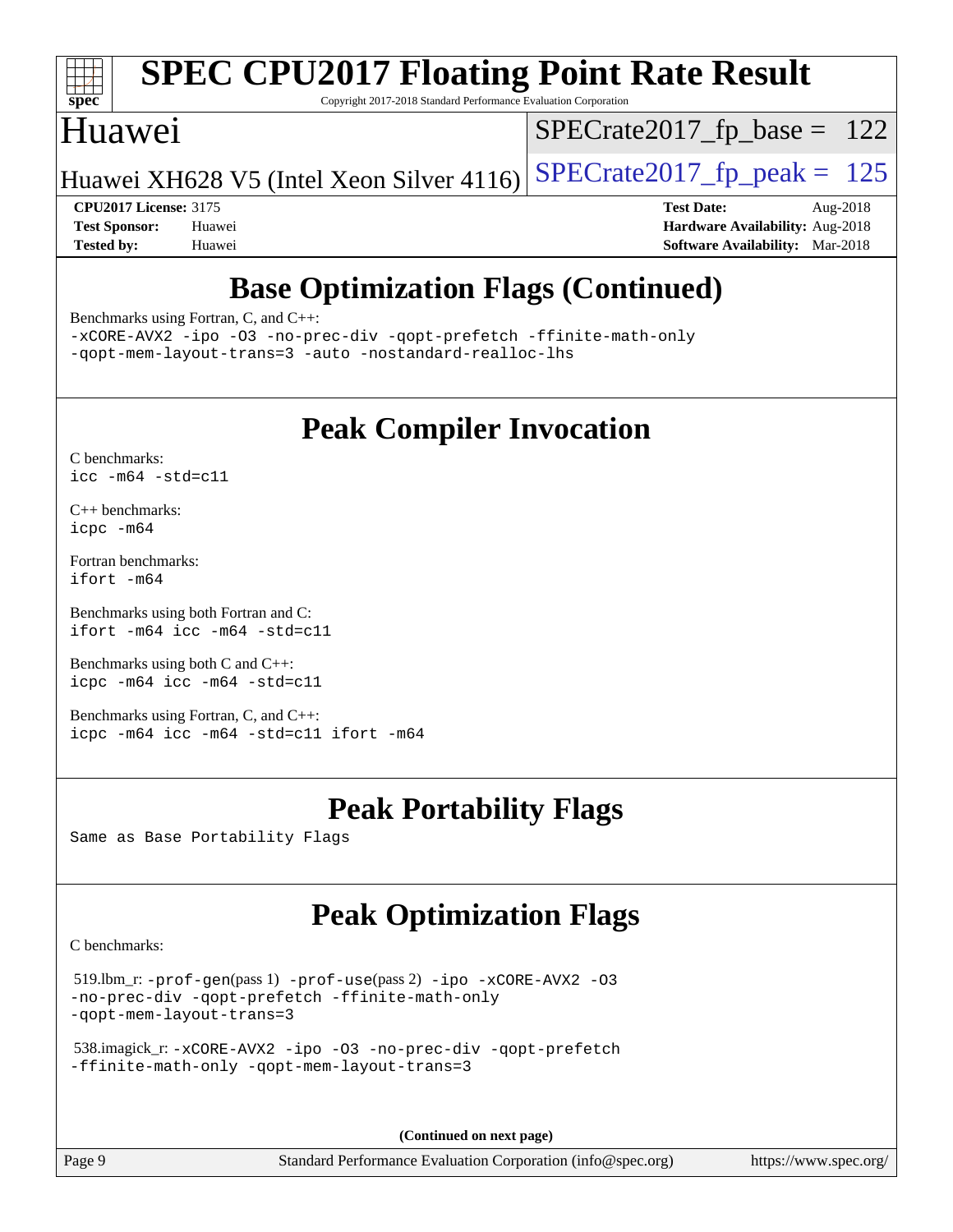